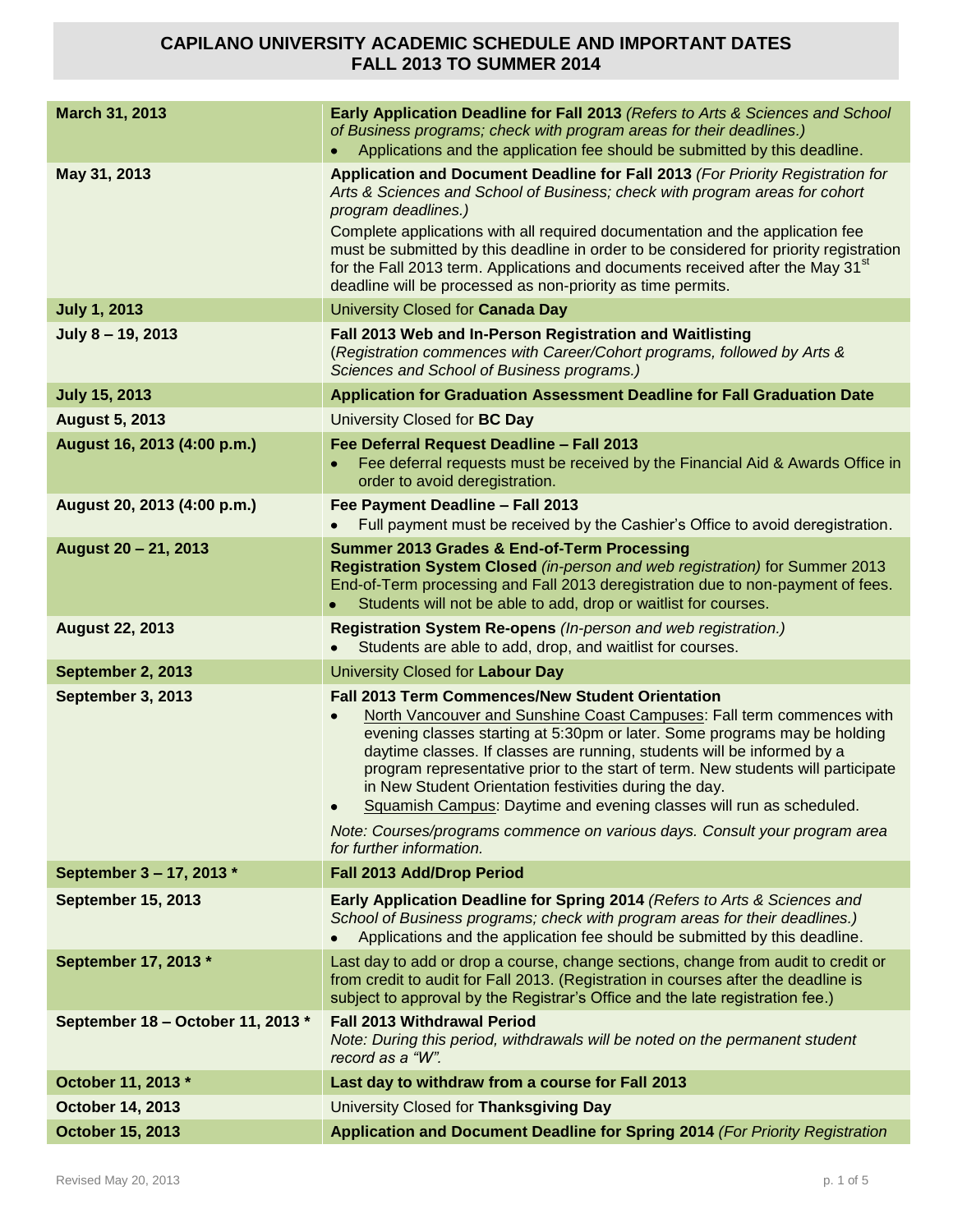|                                               | for Arts & Sciences and School of Business; check with program areas for cohort<br>program deadlines.)<br>Complete applications with all required documentation and the application fee<br>must be submitted by this deadline in order to be considered for priority registration<br>for the Spring 2014 term. Applications and documents received after the October<br>15 <sup>th</sup> deadline will be processed as non-priority as time permits. |
|-----------------------------------------------|------------------------------------------------------------------------------------------------------------------------------------------------------------------------------------------------------------------------------------------------------------------------------------------------------------------------------------------------------------------------------------------------------------------------------------------------------|
| October 17, 2013 (10:17 a.m.)                 | <b>ShakeOut BC</b>                                                                                                                                                                                                                                                                                                                                                                                                                                   |
| <b>November 11, 2013</b>                      | University Closed for Remembrance Day                                                                                                                                                                                                                                                                                                                                                                                                                |
| November 13 - 21, 2013                        | Spring 2014 Web and In-Person Registration and Waitlisting<br>(Registration commences with Career/Cohort programs, followed by Arts &<br>Sciences and School of Business programs.)                                                                                                                                                                                                                                                                  |
| <b>November 15, 2013</b>                      | Application for Graduation Assessment Deadline for Spring Graduation Date                                                                                                                                                                                                                                                                                                                                                                            |
| <b>November 29, 2013</b>                      | Last Day of Classes for Fall 2013<br>Note: Some courses/programs continue until the last day of the examination<br>period. Consult your program area for further information.                                                                                                                                                                                                                                                                        |
| December 2 - 13, 2013                         | Fall 2013 Exam Period (May include Saturday, December 7, 2013.)                                                                                                                                                                                                                                                                                                                                                                                      |
| December 13, 2013 (4:00 p.m.)                 | Fee Deferral Request Deadline - Spring 2014<br>Fee deferral requests must be received by the Financial Aid & Awards Office in<br>order to avoid deregistration.                                                                                                                                                                                                                                                                                      |
| December 17, 2013 (4:00 p.m.)                 | Fall 2013 Final Grade Submission Deadline for Faculty                                                                                                                                                                                                                                                                                                                                                                                                |
| December 18, 2013 (4:00 p.m.)                 | Fee Payment Deadline - Spring 2014<br>Full payment must be received by the Cashier's Office to avoid deregistration.                                                                                                                                                                                                                                                                                                                                 |
| December 18 - 19, 2013                        | Fall 2013 Grades & End-of-Term Processing<br>Registration System Closed (in-person and web registration) for Fall 2013 End-<br>of-Term processing and Spring 2014 deregistration due to non-payment of fees.<br>Students will not be able to add, drop or waitlist for courses.                                                                                                                                                                      |
| <b>December 20, 2013</b>                      | Registration System Re-opens (In-person and web registration.)<br>Students are able to add, drop, and waitlist for courses.<br>Note: In-person registration will be unavailable from December 24, 2013 to<br>January 1, 2014 due to University closure.                                                                                                                                                                                              |
| December 24, 2013 -<br><b>January 1, 2014</b> | <b>University Closed to Public</b><br>University closed December 24, 25, 26, 31, January 1                                                                                                                                                                                                                                                                                                                                                           |
| <b>January 6, 2014</b>                        | <b>Spring 2014 Term Commences</b><br>Note: Courses/programs commence on various days. Consult your program area<br>for further information.                                                                                                                                                                                                                                                                                                          |
| January 6 - 17, 2014 *                        | <b>Spring 2014 Add/Drop Period</b>                                                                                                                                                                                                                                                                                                                                                                                                                   |
| January 17, 2014 *                            | Last day to add or drop a course, change sections, change from audit to credit or<br>from credit to audit for Spring 2014. (Registration in courses after the deadline is<br>subject to approval by the Registrar's Office and the late registration fee.)                                                                                                                                                                                           |
| January 18 - February 14, 2014 *              | <b>Spring 2014 Withdrawal Period</b><br>Note: During this period, withdrawals will be noted on the permanent student<br>record as a "W".                                                                                                                                                                                                                                                                                                             |
| <b>January 31, 2014</b>                       | Early Application Deadline for Summer 2014 (Refers to Arts & Sciences and<br>School of Business programs; check with program areas for their deadlines.)<br>Applications and the application fee should be submitted by this deadline.                                                                                                                                                                                                               |
| <b>February 10, 2014</b>                      | University Closed for Family Day                                                                                                                                                                                                                                                                                                                                                                                                                     |
| February 11 - 14, 2014                        | <b>Reading Break</b><br>Note: The Capilano University Library will be open Tuesday, February 11 to Friday,<br>February 14, 2014 from 8:00am to 5:00pm.                                                                                                                                                                                                                                                                                               |
| February 14, 2014 *                           | Last day to withdraw from a course for Spring 2014                                                                                                                                                                                                                                                                                                                                                                                                   |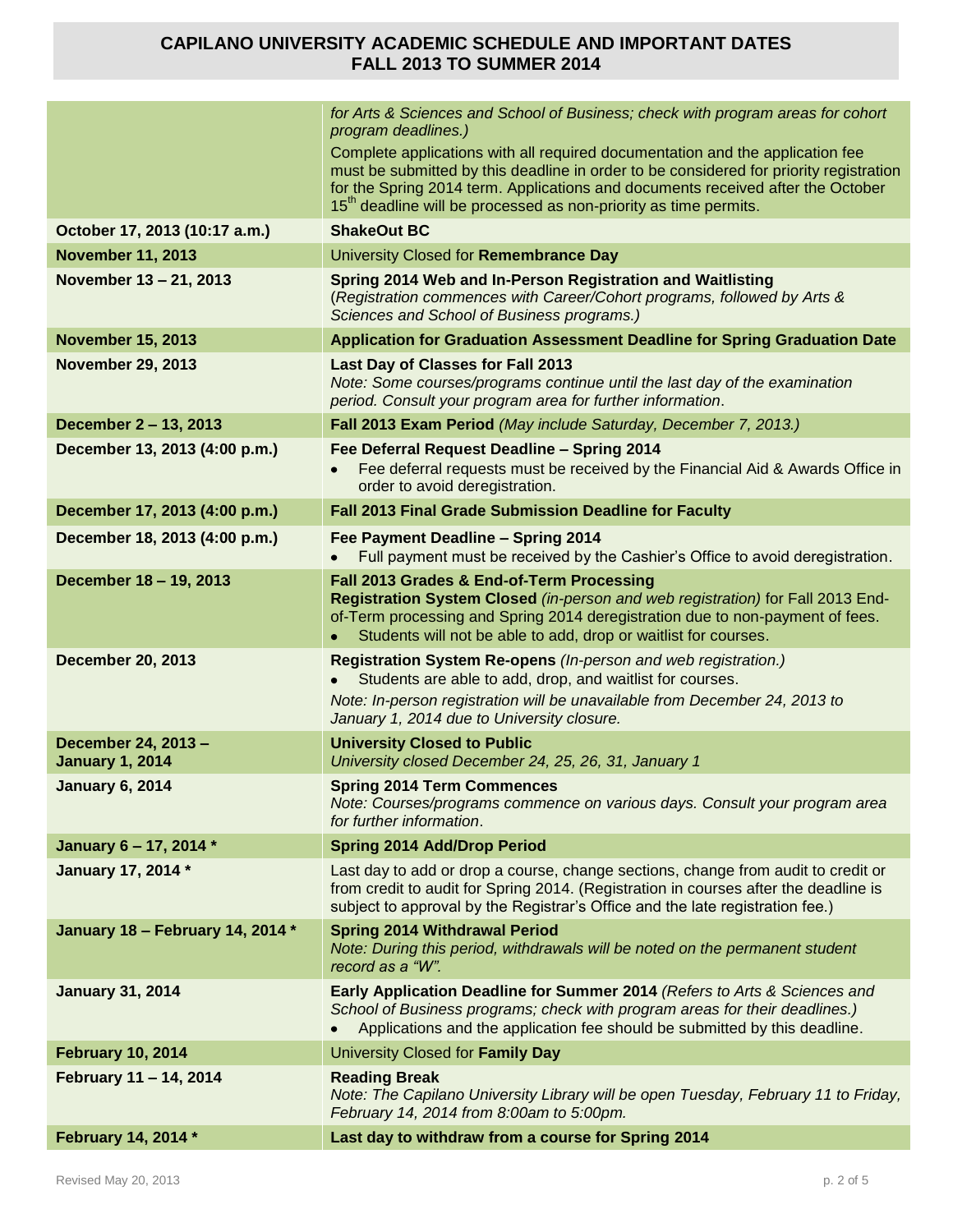| <b>February 15, 2014</b>   | Application and Document Deadline for Summer 2014 (For Priority Registration<br>for Arts & Sciences and School of Business; check with program areas for cohort<br>program deadlines.)<br>Complete applications with all required documentation and the application fee<br>must be submitted by this deadline in order to be considered for priority registration<br>for the Summer 2014 term. Applications and documents received after the<br>February 15 <sup>th</sup> deadline will be processed as non-priority as time permits. |
|----------------------------|---------------------------------------------------------------------------------------------------------------------------------------------------------------------------------------------------------------------------------------------------------------------------------------------------------------------------------------------------------------------------------------------------------------------------------------------------------------------------------------------------------------------------------------|
| March 10 - 14, 2014        | Summer 2014 Web and In-Person Registration and Waitlisting<br>(Registration commences with Career/Cohort programs, followed by Arts &<br>Sciences and School of Business programs.)                                                                                                                                                                                                                                                                                                                                                   |
| March 15, 2014             | Last day to submit Application for Graduation for Spring 2014 Convocation<br>Applications received after this date will be charged the late fee of \$50.00. Late<br>applications for graduation will be processed in the order received as time permits.                                                                                                                                                                                                                                                                              |
| March 31, 2014             | Early Application Deadline for Fall 2014 (Refers to Arts & Sciences and School<br>of Business programs; check with program areas for their deadlines.)<br>Applications and the application fee should be submitted by this deadline.                                                                                                                                                                                                                                                                                                  |
| April 11, 2014             | <b>Last Day of Classes for Spring 2014</b><br>Note: Some courses/programs continue until the last day of the examination<br>period. Consult your program area for further information.                                                                                                                                                                                                                                                                                                                                                |
| April 14 - 26, 2014        | Spring 2014 Examination Period (Includes Saturday, April 26, 2014.)                                                                                                                                                                                                                                                                                                                                                                                                                                                                   |
| April 18 - 21, 2014        | University Closed for Easter Break<br>Note: The Capilano University Library will be open Saturday, April 19 and Monday,<br>April 21, 2014 from 10:00 am to 5:00 pm.                                                                                                                                                                                                                                                                                                                                                                   |
| April 28, 2014 (4:00 p.m.) | Fee Deferral Request Deadline - Summer 2014<br>Fee deferral requests must be received by the Financial Aid & Awards Office in<br>order to avoid deregistration.                                                                                                                                                                                                                                                                                                                                                                       |
| April 29, 2014 (4:00 p.m.) | <b>Spring 2014 Final Grade Submission Deadline for Faculty</b>                                                                                                                                                                                                                                                                                                                                                                                                                                                                        |
| April 30, 2014 (4:00 p.m.) | Fee Payment Deadline - Summer 2014<br>Full payment must be received by the Cashier's Office to avoid deregistration.                                                                                                                                                                                                                                                                                                                                                                                                                  |
| April 30 - May 1, 2014     | <b>Spring 2014 Grades and End-of-Term Processing</b><br>Registration System Closed (in-person and web registration) for Spring 2014<br>End-of-Term processing and Summer 2014 deregistration due to non-payment of<br>fees.<br>Students will not be able to add, drop or waitlist for courses.                                                                                                                                                                                                                                        |
| May 2, 2014                | Registration System Re-opens (In-person and web registration.)<br>Students are able to add, drop, and waitlist for courses.                                                                                                                                                                                                                                                                                                                                                                                                           |
| May 5, 2014                | <b>Summer 2014 - Full Term Commences</b><br><b>Summer 2014 - Session I Classes Commence</b>                                                                                                                                                                                                                                                                                                                                                                                                                                           |
| May 5-9, 2014 *            | <b>Summer 2014 - Session I Add/Drop Period</b>                                                                                                                                                                                                                                                                                                                                                                                                                                                                                        |
| May 5 - 16, 2014 *         | Summer 2014 - Full Term Add/Drop Period                                                                                                                                                                                                                                                                                                                                                                                                                                                                                               |
| May 9, 2014 *              | Last day to add or drop a course, change sections, change from audit to credit or<br>from credit to audit for Summer 2014 - Session I. (Registration in courses after the<br>deadline is subject to approval by the Registrar's Office and the late registration<br>fee.)                                                                                                                                                                                                                                                             |
| May 10 - 23, 2014 *        | Summer 2014 - Session I Withdrawal Period<br>Note: During this period, withdrawals will be noted on the permanent student<br>record as a "W".                                                                                                                                                                                                                                                                                                                                                                                         |
| May 16, 2014 *             | Last day to add or drop a course, change sections, change from audit to credit or<br>from credit to audit for Summer 2014 - Full Term. (Registration in courses after the<br>deadline is subject to approval by the Registrar's Office and the late registration<br>fee.)                                                                                                                                                                                                                                                             |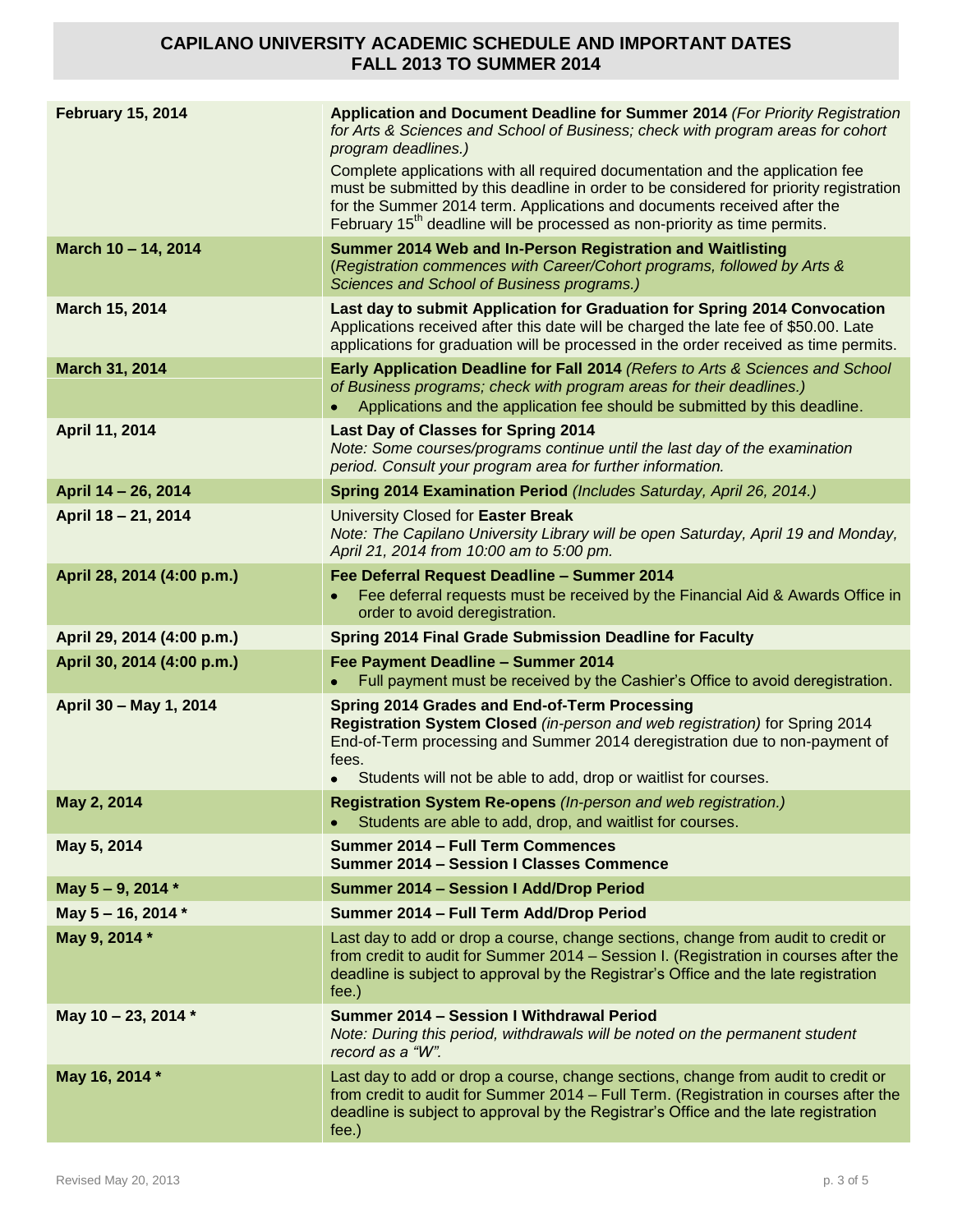| May 17 - June 13, 2014 *    | Summer 2014 - Full Term Withdrawal Period<br>Note: During this period, withdrawals will be noted on the permanent student<br>record as a "W".                                                                                                                                                                                                                                                                                                                                                                                |
|-----------------------------|------------------------------------------------------------------------------------------------------------------------------------------------------------------------------------------------------------------------------------------------------------------------------------------------------------------------------------------------------------------------------------------------------------------------------------------------------------------------------------------------------------------------------|
| May 19, 2014                | University Closed for Victoria Day                                                                                                                                                                                                                                                                                                                                                                                                                                                                                           |
| May 23, 2014 *              | Last day to withdraw from a course for Summer 2014 - Session I                                                                                                                                                                                                                                                                                                                                                                                                                                                               |
| May 31, 2014                | Application and Document Deadline for Fall 2014 (For Priority Registration for<br>Arts & Sciences and School of Business; check with program areas for cohort<br>program deadlines.)<br>Complete applications with all required documentation and the application fee<br>must be submitted by this deadline in order to be considered for priority registration<br>for the Fall 2014 term. Applications and documents received after the May 31 <sup>st</sup><br>deadline will be processed as non-priority as time permits. |
| <b>June 2, 2014</b>         | <b>Spring 2014 Convocation</b>                                                                                                                                                                                                                                                                                                                                                                                                                                                                                               |
| June 13, 2014 *             | Last day to withdraw from a course for Summer 2014 - Full Term                                                                                                                                                                                                                                                                                                                                                                                                                                                               |
| June 20, 2014               | Last Day of Classes for Summer 2014 - Session I                                                                                                                                                                                                                                                                                                                                                                                                                                                                              |
| June 24, 2014 (4:00 p.m.)   | Summer 2014 - Session I Final Grade Submission Deadline for Faculty                                                                                                                                                                                                                                                                                                                                                                                                                                                          |
| June 25, 2014               | Summer 2014 - Session I Grades and End-of-Term Processing<br>Registration System Closed (in-person and web registration) for Summer 2014<br>Session I grades processing.<br>Students will not be able to add, drop or waitlist for courses.                                                                                                                                                                                                                                                                                  |
| <b>June 26, 2014</b>        | Registration System Re-opens (In-person and web registration.)<br>Students are able to add, drop, and waitlist for courses.                                                                                                                                                                                                                                                                                                                                                                                                  |
| <b>July 1, 2014</b>         | University Closed for Canada Day                                                                                                                                                                                                                                                                                                                                                                                                                                                                                             |
| <b>July 7, 2014</b>         | <b>Summer 2014 - Session II Classes Commence</b>                                                                                                                                                                                                                                                                                                                                                                                                                                                                             |
| July 7 - 11, 2014 *         | Summer 2014 - Session II Add/Drop Period                                                                                                                                                                                                                                                                                                                                                                                                                                                                                     |
| July 11, 2014 *             | Last day to add or drop a course, change sections, change from audit to credit or<br>from credit to audit for Summer 2014 - Session II. (Registration in courses after<br>the deadline is subject to approval by the Registrar's Office and the late<br>registration fee.)                                                                                                                                                                                                                                                   |
| July 7 - 18, 2014           | Fall 2014 Web and In-Person Registration and Waitlisting<br>(Registration commences with Career/Cohort programs, followed by Arts &<br>Sciences and School of Business programs.)                                                                                                                                                                                                                                                                                                                                            |
| July 12 - 25, 2014 *        | Summer 2014 - Session II Withdrawal Period<br>Note: During this period, withdrawals will be noted on the permanent student<br>record as a "W".                                                                                                                                                                                                                                                                                                                                                                               |
| <b>July 15, 2014</b>        | Application for Graduation Assessment Deadline for Fall Graduation Date                                                                                                                                                                                                                                                                                                                                                                                                                                                      |
| July 25, 2014 *             | Last day to withdraw from a course for Summer 2014 - Session II                                                                                                                                                                                                                                                                                                                                                                                                                                                              |
| <b>August 4, 2014</b>       | University Closed for BC Day                                                                                                                                                                                                                                                                                                                                                                                                                                                                                                 |
| <b>August 15, 2014</b>      | Last Day of Classes for Summer 2014 - Full Term                                                                                                                                                                                                                                                                                                                                                                                                                                                                              |
| <b>August 22, 2014</b>      | Last Day of Classes for Summer 2014 - Session II                                                                                                                                                                                                                                                                                                                                                                                                                                                                             |
| August 22, 2014 (4:00 p.m.) | Fee Deferral Request Deadline - Fall 2014<br>Fee deferral requests must be received by the Financial Aid & Awards Office in<br>order to avoid deregistration.                                                                                                                                                                                                                                                                                                                                                                |
| August 25, 2014 (4:00 p.m.) | Summer 2014 - Session II and Full Term Final Grade Submission Deadline for<br><b>Faculty</b>                                                                                                                                                                                                                                                                                                                                                                                                                                 |
| August 26, 2014 (4:00 p.m.) | Fee Payment Deadline - Fall 2014<br>Full payment must be received by the Cashier's Office to avoid deregistration.                                                                                                                                                                                                                                                                                                                                                                                                           |
| August 26 - 27, 2014        | Summer 2014 - Session II Grades and End-of-Term Processing<br>Registration System Closed (in-person and web registration) for Summer 2014                                                                                                                                                                                                                                                                                                                                                                                    |